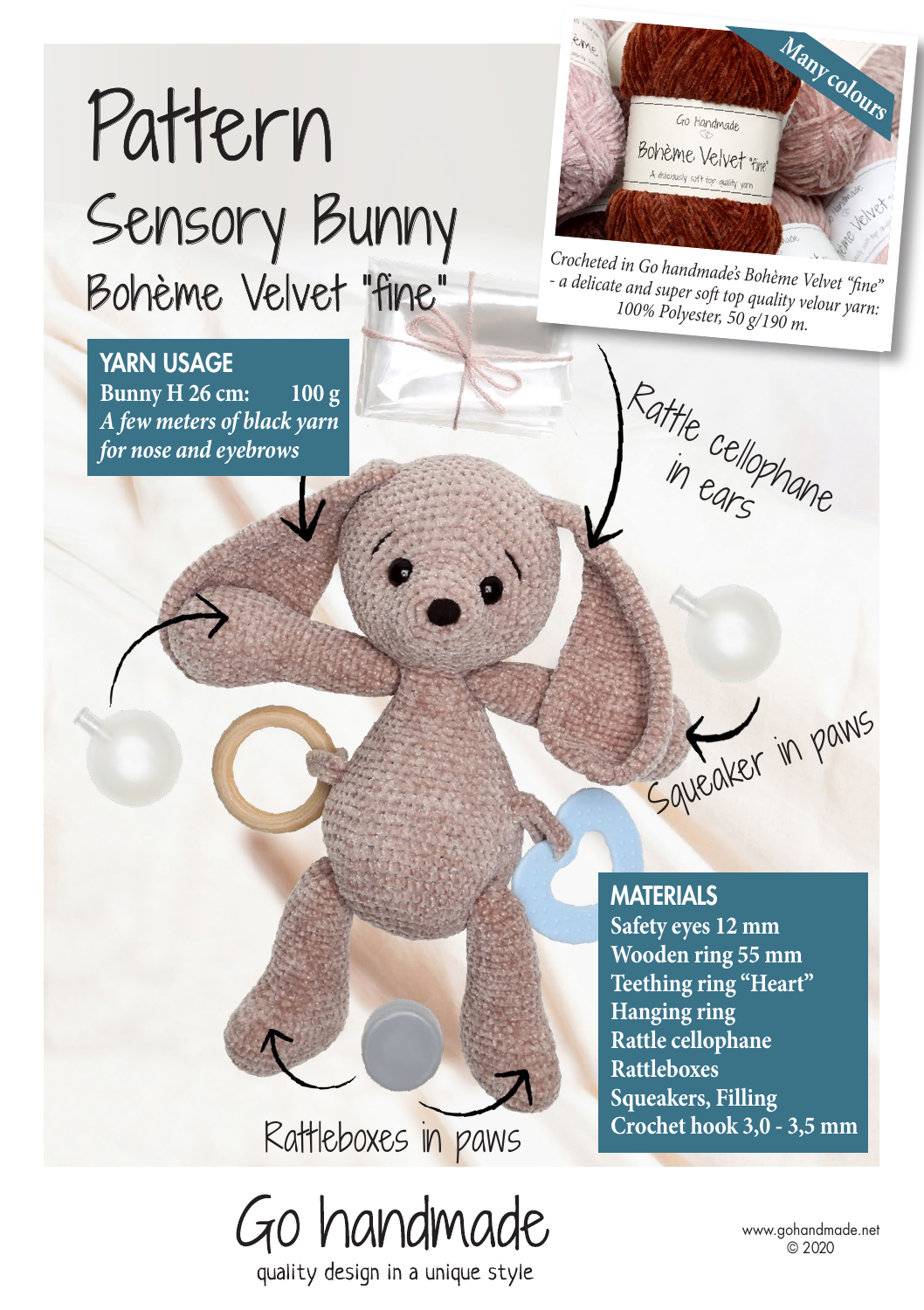



# Bohème Velvet "fine"

## - For the quality-conscious, picky crocheters and knitters

B<mark>oh</mark>ème Velvet is a super-soft yarn, perfect for<br><sup>many</sup> projects. First - L. II. c. many projects. First of all, of course, for stuffed<br>and sensory animals, but also for clothing and<br>decorative items.

Everybody will love the feel of this soft yarn<br>- top quality at its best.

Go handmade

Recommended machine wash at 40º C.

100% Polyester, 50 g/190 m.



**Many colours**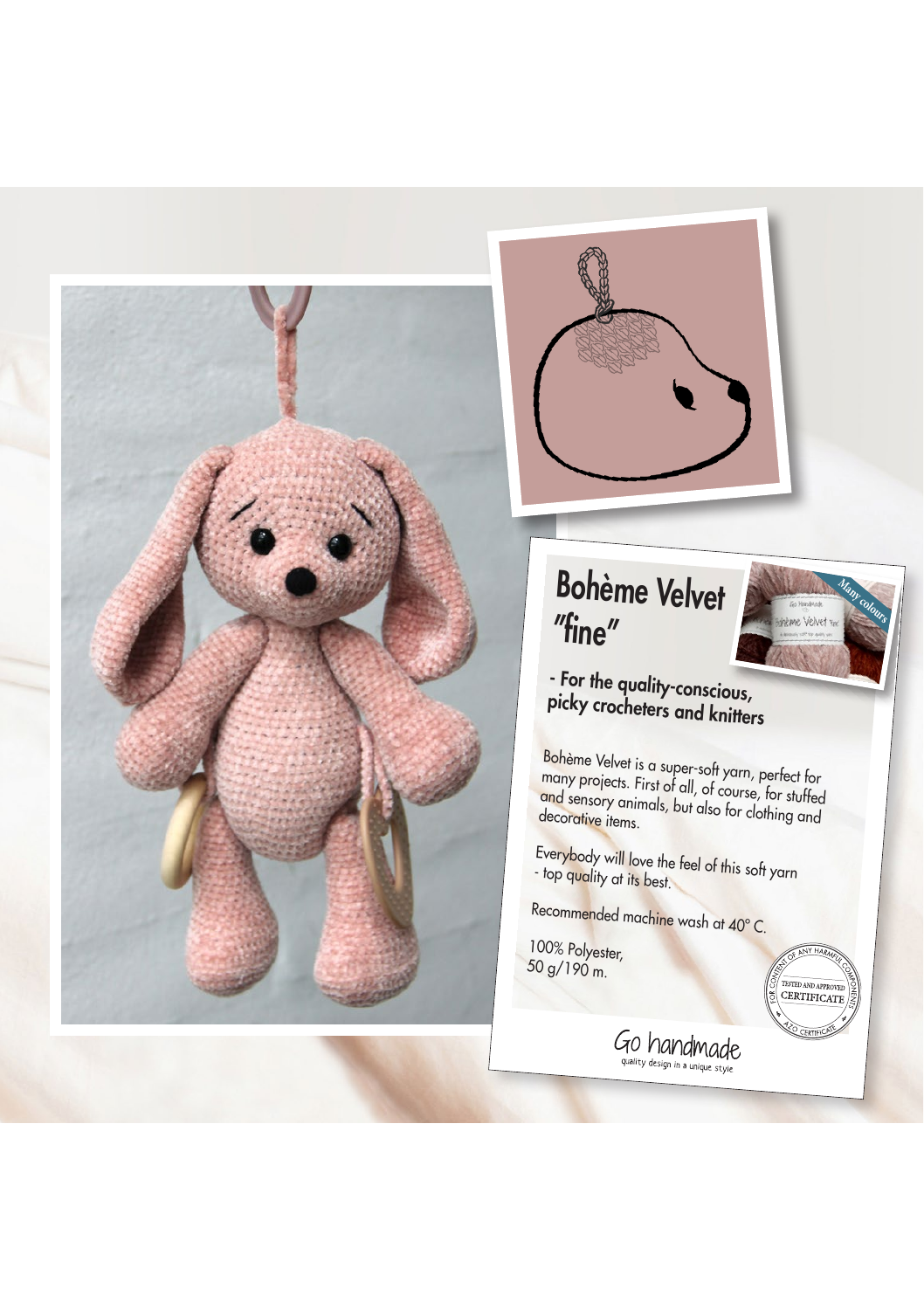#### YARN USAGE:

#### Sensory Bunny H 26 cm: 100 g

*A few meters of black yarn for nose and eyebrows.*

#### MATERIALS:

Safety eyes 12 mm Wooden ring 55 mm Teething ring "Heart" Hanging ring Rattle cellophane **Rattleboxes Squeakers** Filling Crochet hook 3,0 - 3,5 mm

*The given amounts of yarn are for guidance only.*

#### If nothing else is specified, work in spiral rounds. To finish the work, join the round with a sl st. Leave a 20 cm length of yarn and cut. Pull the yarn through the stitch.

*It is recommended that the filling continues on an ongoing basis as the work progresses.*

#### Mounting of the safety eyes:

The eyes are inserted, and the rear stops to the eyes are pushed from the inside.

The rear stops can and should be a little hard to plug in to ensure that they are sticking well.

#### **ABBREVIATIONS** AND DEFINITIONS

- st(s) Stitch(es)
- cr Magic ring
- ch Chain stitch
- t-ch Turn chain stitch, 1 ch then turn the work
- sl st Slip stitch
- dc Double crochet
- 2 dc inc Increase (2 dc in one st)
- dc 2 tog Decrease (2 dc worked together)
- \*…\* The instructions shown in these brackets must be repeated for the whole round/ row or with the number after x.
- (..) At the end of the line indicates the total number of stitches.

#### Suspension cord:

Lay a piece of yarn double, insert the hook through a stitch on top of the head and pull the thread back through it, starting from this loop crochet 15 ch with both threads and then fasten the loose chain with the remaining yarn thus forming a loop.

#### Strap for pendant - size: L 8 cm x W 1 cm:

- 1.) 26 ch, turn work.
- 2.) 25 dc from 2nd ch, 1 t-ch.
- 3.) 25 dc.

*Break the yarn, add the Teething ring "Heart" or Wooden ring, and then attach the pendant.*

#### **UK**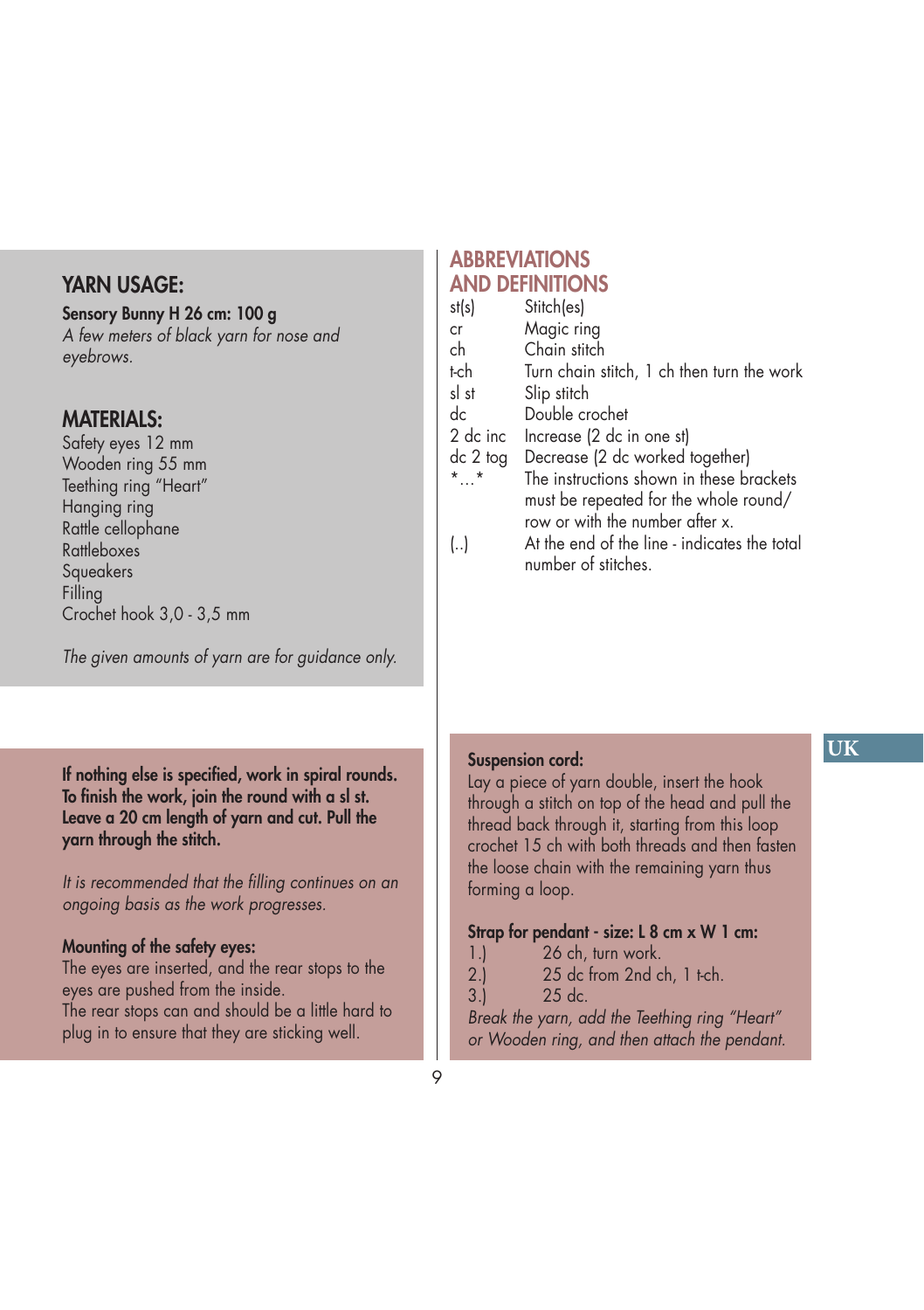#### SENSORY BUNNY

| <b>BODY</b>      |                            |      |
|------------------|----------------------------|------|
| 1.               | cr with 8 dc               | (8)  |
| 2.               | $*2$ dc inc $*$            | (16) |
| 3.)              | $*1$ dc, 2 dc inc $*$      | (24) |
| 4.               | $*2$ dc, 2 dc inc $*$      | (32) |
| 5.               | *3 dc, 2 dc inc*           | (40) |
| 6.)              | *4 dc, 2 dc inc*           | (48) |
| 7.)              | $*5$ dc, 2 dc inc $*$      | (56) |
| 8.               | *6 dc, 2 dc inc*           | (64) |
| 9. - 12.) 64 dc  |                            | (64) |
| 13.)             | *6 dc, dc 2 tog*           | (56) |
| 14. - 15.) 56 dc |                            | (56) |
|                  | 16.) $*5$ dc, dc 2 tog*    | (48) |
| 17.              | 48 dc                      | (48) |
|                  | 18.) $*4$ dc, dc 2 tog $*$ | (40) |
| 19. - 22.) 40 dc |                            | (40) |
|                  | 23.) *3 dc, dc 2 tog*      | (32) |
| 24. - 26.) 32 dc |                            | (32) |
|                  | 27.) *2 dc, dc 2 tog*      | (24) |
| 28. - 32.) 24 dc |                            | (24) |
| Fill the body.   |                            |      |

**UK**

#### **HFAD**

| 1.        | cr with 6 dc                          | (6)  |
|-----------|---------------------------------------|------|
| 2.1       | $*2$ dc inc $*$                       | (12) |
| 3.)       | $*1$ dc, 2 dc inc $*$                 | (18) |
| (4)       | $*2$ dc, 2 dc inc $*$                 | (24) |
| $5. - 7.$ | 24 dc                                 | (24) |
|           | The eyes are inserted after row 7.    |      |
| 8.1       | *2 dc, 2 dc inc* x 6, 6 dc            | (30) |
| 9.)       | *3 dc, 2 dc inc* x 6, 6 dc            | (36) |
| 10.1      | $*4$ dc, 2 dc inc $* \times 6$ , 6 dc | (42) |
| 11.       | *5 dc, 2 dc inc* x 6, 6 dc            | (48) |
| 12.       | *6 dc, 2 dc inc* x 6, 6 dc            | (54) |
|           |                                       |      |

| 13.              | *7 dc, 2 dc inc* x 6, 6 dc | (60) |
|------------------|----------------------------|------|
| 14.              | *8 dc, 2 dc inc* x 6, 6 dc | (66) |
| 15. - 21.) 66 dc |                            | (66) |
| 22.              | *9 dc, dc 2 tog*           | (60) |
| 23.              | $*8$ dc, dc 2 tog $*$      | (54) |
| 24.1             | 54 dc                      | (54) |
| 25.1             | $*7$ dc, dc 2 tog $*$      | (48) |
| 26.)             | $*$ 6 dc, dc 2 tog $*$     | (42) |
| 27.              | $*5$ dc, dc 2 tog $*$      | (36) |
| 28.1             | 36 dc                      | (36) |
| 29.)             | $*4$ dc, dc 2 tog $*$      | (30) |
| 30.)             | $*3$ dc, dc 2 tog $*$      | (24) |
| 31.)             | $*2$ dc, dc 2 tog $*$      | (18) |
| 32.)             | $*1$ dc, dc 2 tog $*$      | (12) |
| 33.)             | *dc 2 tog*                 | (6)  |
|                  |                            |      |

*Add Filling into the head.*

*Cut the yarn and pull through the stitches, tighten and sew the head together.*

#### *Shape the head and the eye hollows:*

*With Bohème Velvet "fine", thread a needle with approx. 25 cm yarn.*

*Put the needle in from under the chin and out at the side of the eye.*

*Guide the thread around some stitches by the eye and then back out under the chin. Tighten the yarn to form the hollow around the eye, tighten the yarn through a few stitches under the chin.*

*Repeat for the other side of the same eye.*

*The hollow for the eye is now completed. Should you want the hollow deeper the process can be repeated and a stitch added towards the top of the eye.* 

*Remember to always keep the yarn tight when the needle is pulled out under the chin, during the* 

*sewing to keep the tension and for the hollow to become permanent.*

*Repeat the process for the other eye.*

*See illustration.*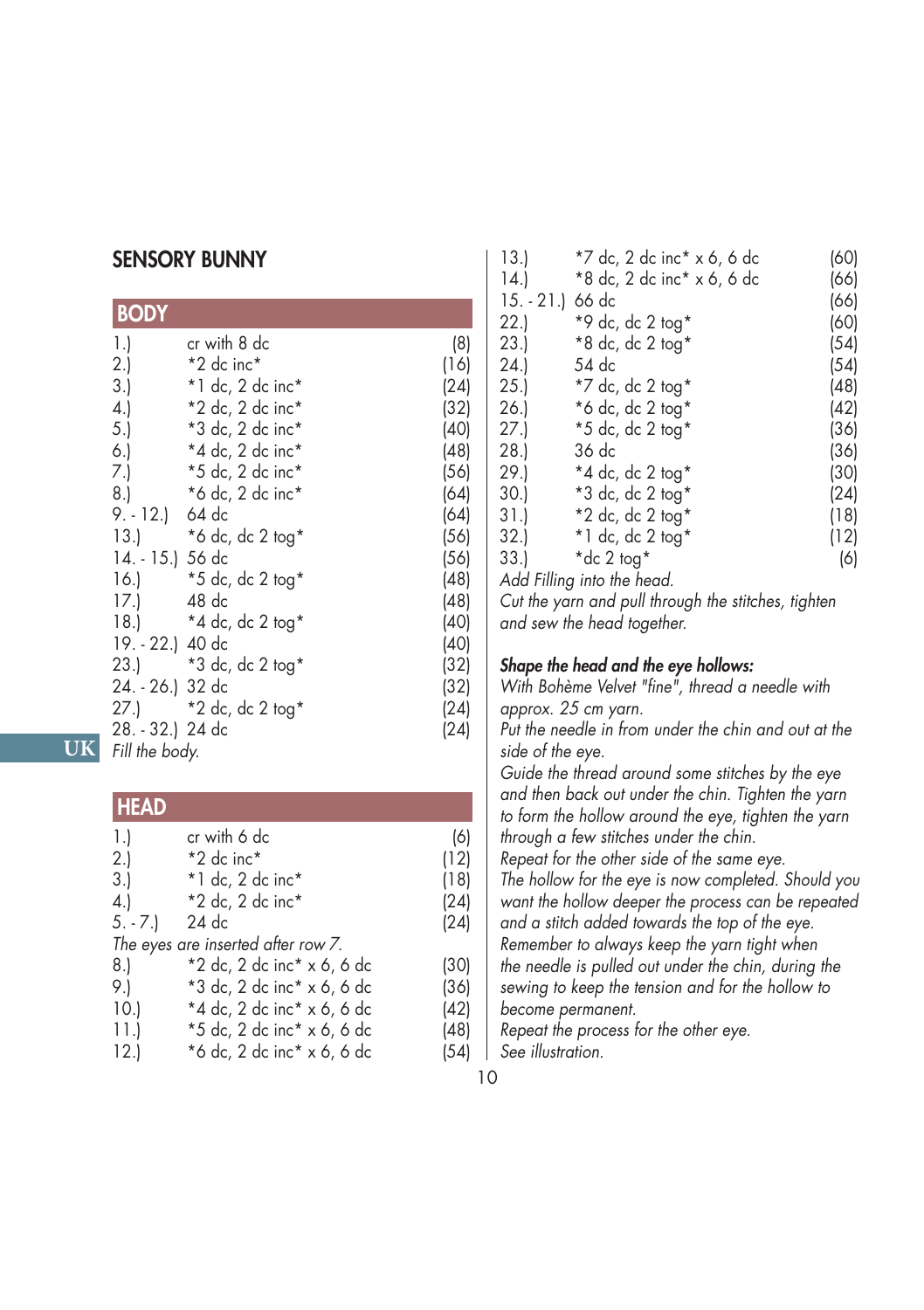*Embroider nose and eyebrows as shown in the pictures.*





| 1.  | cr with 6 dc          | (6)  |
|-----|-----------------------|------|
| 2.  | $*2$ dc inc $*$       | (12) |
| 3.) | $*1$ dc, 2 dc inc $*$ | (18) |

4.) \*2 dc, 2 dc inc\* (24)

| 5.               | *3 dc, 2 dc inc*      | (30) |
|------------------|-----------------------|------|
| 6.               | *4 dc, 2 dc inc*      | (36) |
| 7.               | *5 dc, 2 dc inc*      | (42) |
| 8. - 12.) 42 dc  |                       | (42) |
| 13.              | *5 dc, dc 2 tog*      | (36) |
| 14. - 18.) 36 dc |                       | (36) |
| 19.)             | *4 dc, dc 2 tog*      | (30) |
| 20. - 24.) 30 dc |                       | (30) |
| (25.)            | *3 dc, dc 2 tog*      | (24) |
| 26. - 30.) 24 dc |                       | (24) |
| 31.)             | *2 dc, dc 2 tog*      | (18) |
| 32. - 36.) 18 dc |                       | (18) |
|                  | 37.) *1 dc, dc 2 tog* | (12) |
| 38. - 42.) 12 dc |                       | (12) |
|                  |                       |      |

*Add 2 layers of Rattle cellophane to the ears. Sew the ears onto the head as seen in the pictures. Sew the head to the body when all parts have been attached.* 

| <b>ARMS (2 X)</b>                               |                        |      |  |
|-------------------------------------------------|------------------------|------|--|
| 1.                                              | cr with 6 dc           | (6)  |  |
| 2.                                              | $*2$ dc inc $*$        | (12) |  |
| 3.                                              | $*1$ dc, 2 dc inc $*$  | (18) |  |
| 4.                                              | *2 dc, 2 dc inc*       | (24) |  |
| 5.                                              | *3 dc, 2 dc inc*       | (30) |  |
| 6.                                              | *4 dc, 2 dc inc*       | (36) |  |
| $7. - 8.$                                       | 36 dc                  | (36) |  |
| 9.)                                             | $*$ 4 dc, dc 2 tog $*$ | (30) |  |
| $10. - 11$ .) $30$ dc                           |                        | (30) |  |
| 12.1                                            | *3 dc, dc 2 tog*       | (24) |  |
| 13.                                             | 24 dc                  | (24) |  |
| 14.                                             | $*2$ dc, dc 2 tog $*$  | (18) |  |
| 15. - 30.) 18 dc                                |                        | (18) |  |
| 31.)                                            | $*1$ dc, dc 2 tog $*$  | (12) |  |
| 32.1                                            | *dc 2 tog*             | (6)  |  |
| Insert the Squeakers and Filling into the arms. |                        |      |  |

**UK**

*Sew the arms to the body.*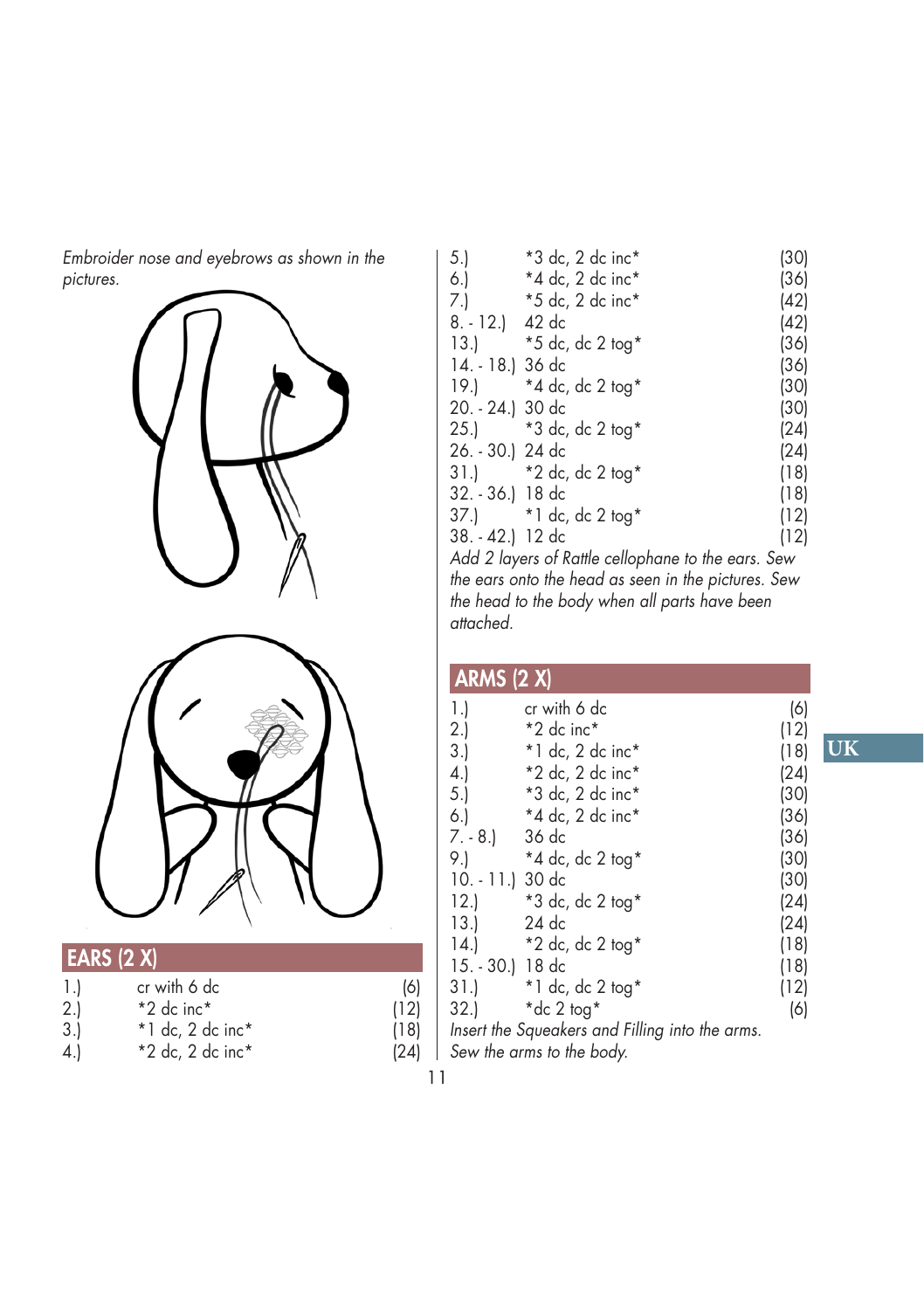## LEGS (2 X)

**UK**

| 1.<br>Chain 8, 2 dc in 2nd ch from hook,              |      |
|-------------------------------------------------------|------|
| 5 dc, 5 dc in the final ch,                           |      |
| 5 dc in ch on the opposite side,                      |      |
| 2 dc in the final ch                                  | (19) |
| 2 dc inc, 7 dc, 2 dc inc x 3,<br>2.                   |      |
| 7 dc, 2 dc inc                                        | (24) |
| 3.<br>2 dc inc x 2, 8 dc, 2 dc inc x 5,               |      |
| 8 dc, 2 dc inc                                        | (32) |
| 4.<br>2 dc inc x 3, 11 dc, 2 dc inc x 5,              |      |
| 12 dc, 2 dc inc                                       | (41) |
| 41 dc<br>$5. - 6.$                                    | (41) |
| 1 dc in the back loop of each dc<br>7.)               | (41) |
| 8.<br>18 dc, dc 2 tog x 4, 15 dc                      | (37) |
| dc 2 tog x 2, 13 dc,<br>9.)                           |      |
| dc 2 tog x 3, 14 dc                                   | (32) |
| 10.<br>14 dc, dc 2 tog, 1 dc,                         |      |
| dc 2 tog, 13 dc                                       | (30) |
| dc $2$ tog, $10$ dc, dc $2$ tog $\times$ $3$ ,<br>11. |      |
| 10 dc, dc 2 tog                                       | (25) |
| 12.<br>9 dc, dc 2 tog, 3 dc, dc 2 tog, 9 dc           | (23) |
| 13. - 17.) 23 dc                                      | (23) |
| 18.)<br>6 dc, dc 2 tog, 4 dc, dc 2 tog,               |      |
| 5 dc, dc 2 tog, 2 dc                                  | (20) |
| 19. - 23.) 20 dc                                      | (20) |
| 7 dc, dc 2 tog, 7 dc, dc 2 tog, 2 dc (18)<br>24.)     |      |
| 25. - 27.) 18 dc                                      | (18) |
| 3 dc, dc 2 tog, 8 dc, dc 2 tog, 3 dc (16)<br>28.)     |      |
| 29.)<br>$*1$ dc, dc 2 tog $* \times 5$ ,              |      |
| finish with 1 dc                                      | (11) |
| 30.)<br>dc $2$ tog $\times$ 5, 1 dc                   | (6)  |
| Insert the Rattleboxes and Filling into the legs.     |      |
| Sew the legs to the body.                             |      |